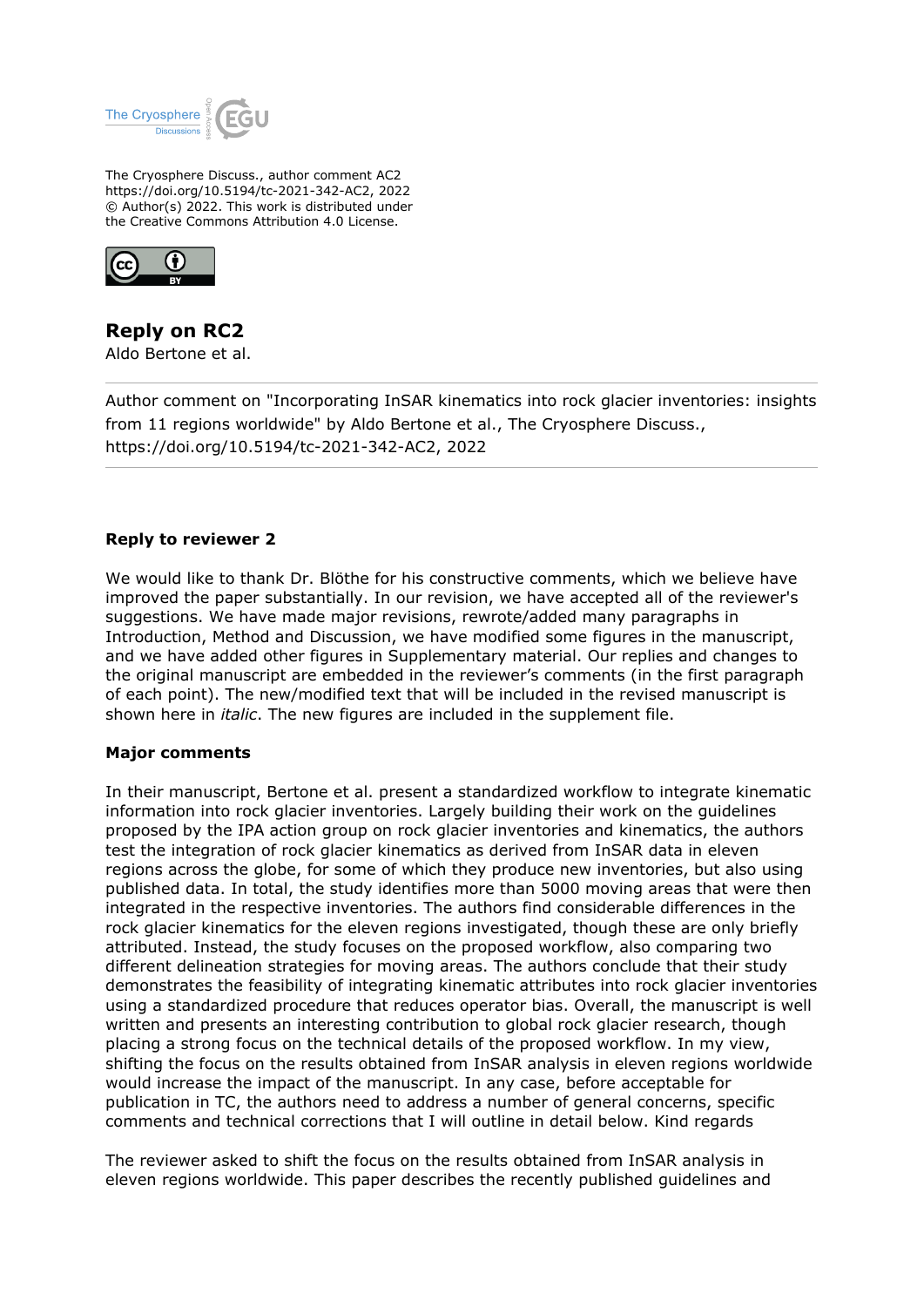shows preliminary results following incorporation of kinematic attributes into rock glacier inventories. We believe that our results cannot be conclusive. The systematic analysis and comparison of the eleven study regions would require a careful quantitative characterization of the climatic and geomorphometric conditions of each region followed by relevant multivariate analyses. These tasks are beyond the scope of the present work. On this premise, at this stage we are not concerned with the interpretation and critical comparison of the eleven regions. Rather, we discuss the advantages, limitations and potentials of the proposed standardized approach to support the integration of kinematic information in inventories at a global scale.

We have strived to address the above motivations in the manuscript. We have rewritten the last paragraph of the introduction (lines 81-91), also considering the reviewer1's comments. Accordingly, the new text reads as follows:

"*In this work, we present the guidelines developed within the ESA Permafrost\_CCI project and in collaboration with the IPA Action Group (IPA Action Group - kinematic approach, 2020). Our main aim is to explore and demonstrate the feasibility of an international joint effort to include kinematic information in rock glacier inventories (RoGI). To achieve this goal, we apply the aforementioned guidelines in eleven regions of the world. Most existing inventories do not include kinematic information (Jones et al., 2018a), and here we are the first to derive quantitative standardized kinematic information on rock glaciers over as many regions as possible. This paper includes the description of the guidelines and a collection of results, as well as analyses, observations and considerations deduced from the results obtained. A product validation is also conducted with independent measurements on some specific cases. As this paper is the result of a large cooperative work and builds on recently published guidelines, it does not present definitive results and conclusions. On this premise, at this stage we are not concerned with the interpretation and critical comparison of the eleven investigated RoGIs. Rather, we discuss the advantages, limitations and potentials of the proposed standardized approach to support the integration of kinematic information in inventories at a global scale.*"

We have also moved the sentences L83-87 to line 80, and we have added in the discussion section (line 523):

"*Preliminary results show a number of challenges that need to be addressed by the scientific community. For this reason, it is not possible to conduct detailed interpretations and comparisons between the investigated regions, which would require further investigations. However, we can look at some considerations below*."

1) The authors focus their work on InSAR approaches for the derivation of kinematic attributes for rock glaciers, which is also clear from the title of their work. Still, the paper would benefit from a few additional details on other techniques that have been applied for obtaining kinematic data. This is only very briefly included in the manuscript, yet there is a huge potential to also include kinematic information from different techniques that can very well be integrated following the approach presented here (Line 440). Adding a few sentences on the potential to do so would broaden the scope of the work presented here.

The reviewer asked for additional details on other techniques potentially useful to obtain kinematic data and pursue the main objectives of this work. We have followed the reviewer's suggestion. Accordingly, we have modified/added the following sentences to line 465:

"*For example, feature tracking (Monnier and Kinnard, 2017) and image cross correlation (Kääb, 2002; Kääb et al., 2021; Necsoiu et al., 2016) conducted on high resolution optical*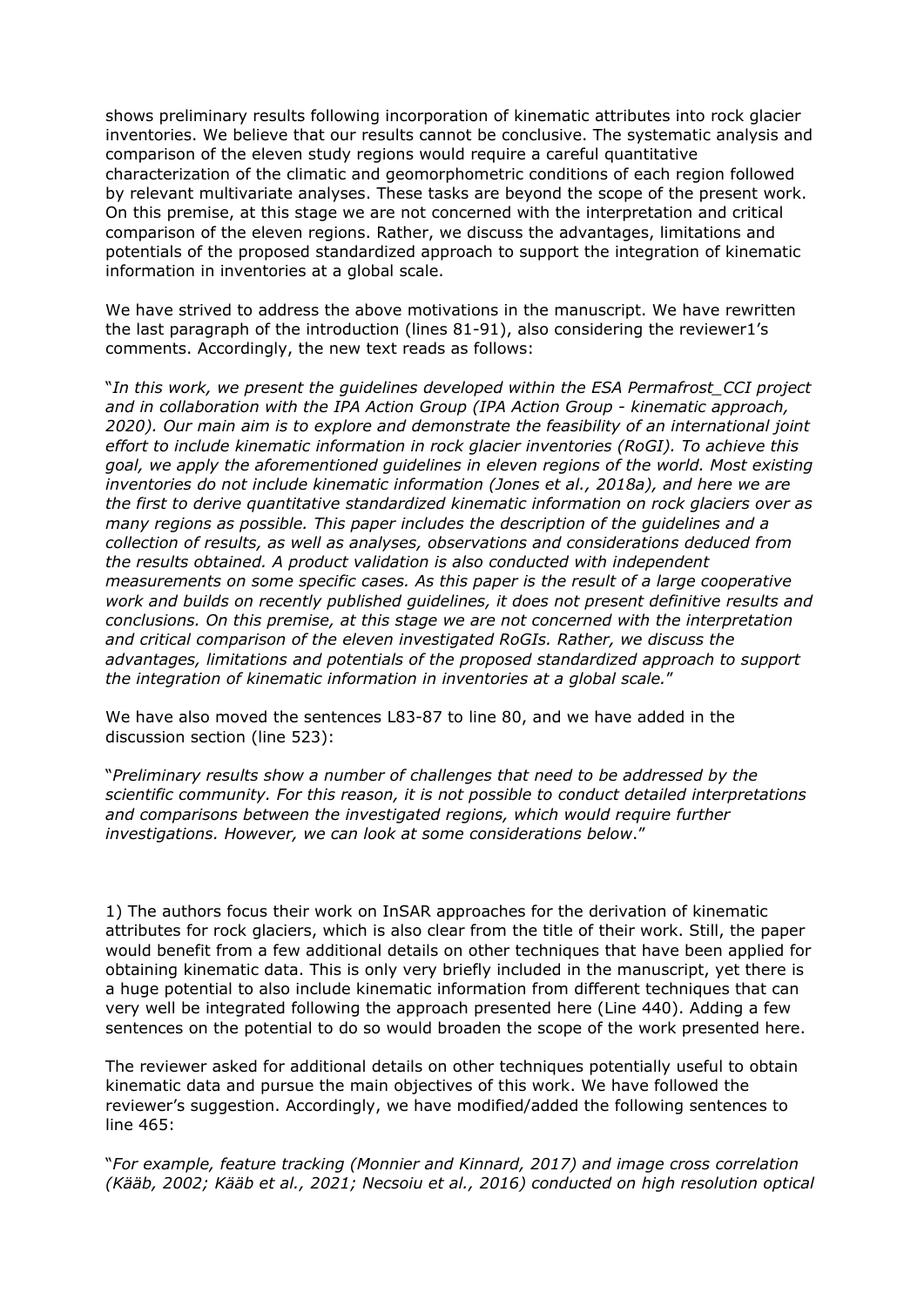*imagery acquired from airborne or spaceborne platforms represent viable alternatives to obtain kinematic information on large areas. Similarly, the differencing of sequential high resolution DTMs has been successfully used to quantify surface displacement and vertical change in particular (Avian et al., 2009; Kaab, 2008). These techniques, although extremely useful for detecting large movements (i.e., topographic changes) with high accuracy over seasonal to annual and decadal time scales, rely heavily on the timing of costly repeat surveys, which typically have lower temporal resolution compared to SAR satellite-based acquisitions."*

2) Is there a technical reason why only velocity classes are included in the inventory, instead of using mean, median, or quantile values for the "moving areas"? Pressing data into pre-defined classes certainly has some advantages, but represents a loss of information at the same time. By using very broad groups, monitoring of dynamic changes could be both, disguised on the one hand and overstated on the other, if average velocities change across class boundaries. The authors should elaborate on the reasons for using defined class boundaries in order to make the process more transparent. Furthermore, it is also not clear to me, why only one kinematic category (moving area) can be included for each rock glacier unit (L272-274)? Is this also a technical limitation of the inventory?

The reviewer asked to better explain the reason why a certain set of velocity classes are chosen. This point is also connected to the point 5 of the reviewer's comments, where he asked to better explain the error assessment of the InSAR derived velocities. To address the reviewer's concern, we have modified and added sentences to the paragraph in lines 219-224, which now reads as follows:

*"Standardized velocity classes are assigned to each moving area. They are meant to (i) facilitate the subsequent assignment of kinematic attributes to the rock glaciers, and (ii) reduce the error and the degree of operator's subjectivity in assigning a specific velocity. A small number of defined classes reduces the variability in choosing one class over another, despite generating a loss of information (i.e., precise velocities) and creating biased information when the velocities are close to the class boundaries. As the guidelines are intended to obtain as standardized results as possible, six main velocity classes are chosen to balance the above rationale. Following recent studies (e.g., Barboux et al., 2014), the velocity classes, listed in order of increasing velocity, include: "< 1 cm/yr," "1-3 cm/yr," "3-10 cm/yr," "10-30 cm/yr," "30-100 cm/yr," and "> 100 cm/yr." Two additional classes include: "Undefine" when velocity cannot be assessed reliably and "Other" when a more accurate velocity can be assigned. The boundaries between the classes are selected taking into account the investigative capabilities of the InSAR, as interferograms with shorter time intervals allow detection of fast movements, while interferograms with longer time intervals detect slower movements. For this reason, the velocity classes are related to the time intervals at which movements are detected by a coherent signal (for example, following Barboux et al., 2014, a coherent signal visible on annual interferograms of Sentinel-1 allows to detect velocities ranging from 0.2 cm/yr to 3 cm/yr). Moreover, the InSAR signals are frequently affected by large spatial and temporal variability (e.g., Figure 3c-3e). In order to reduce possible errors, the assigned velocity classes represent the mean movement rate in time (i.e., within the minimum observation time window and temporal frame defined above) and in space (i.e., within the outlines), and not a single intra-annual variation nor an extreme value. In this work, the moving areas with large variability of velocity are annotated."* 

We have also added the following sentences:

Line 285: "*These categories aim to obtain kinematic attributes as standardized as possible*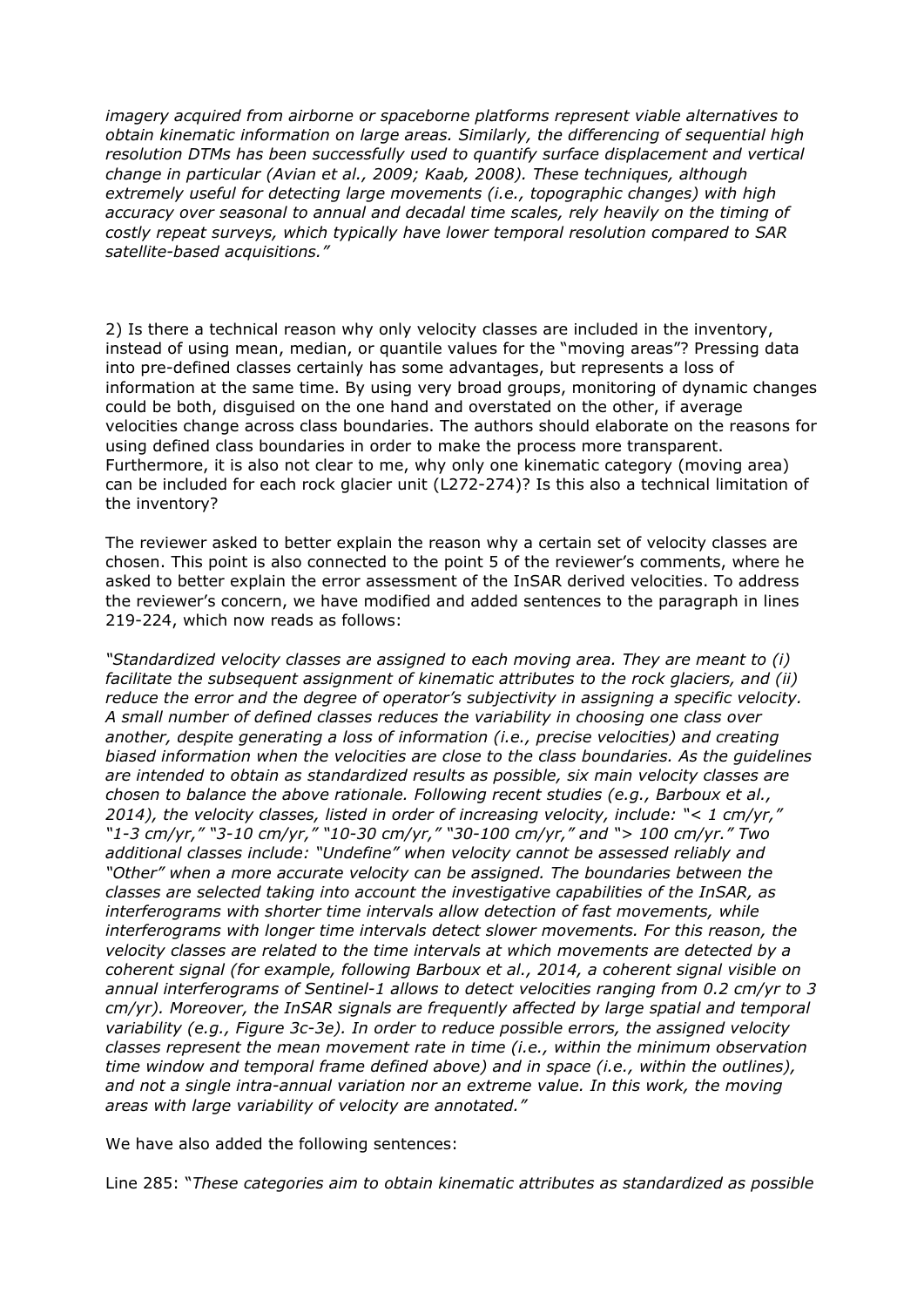*and reduce the operator's subjectivity*."

Line 167: "*Thus, a kinematic attribute represents the movement rate of a rock glacier, while the moving areas provide the detailed kinematics within the rock glacier*."

The reviewer asked to better explain why only one kinematic category can be included for each rock glacier unit (lines 272-274). We have strived to address this point. We have rewritten the text to make it less ambiguous (lines 271-276), also replying to specific comment about the existing text on lines 273-275. Here the new text reads as follows:

"*One kinematic attribute is assigned to each rock glacier unit, based on the characteristics (i.e., extent, velocity class and time interval of observation) of the moving area identified within each rock glacier itself (Table 2; IPA Action Group - kinematic approach, 2020). When a rock glacier hosts multiple moving areas (Sect. 3.3) a set of specific decision rules is followed. In case of two equally dominant moving areas, characterized by contiguous velocity classes, the class of the most representative moving area (e.g., the one closest to the front, according to Barsch, 1996) is favored for the attribution of kinematic attribute to the rock glacier. In the case of a higher number of equally dominant velocity classes on the same rock glacier, the median class is retained."*

3) Surprisingly, Figure 5 that presents the results from the semi-automated delineation of moving areas for Nordenskiöld Land shows numerous moving areas that containing one or few pixels. This seems contradictory to section 3.3, where in lines 206-207 moving area is defined as a part of the rock glacier surface that shows a uniform (spatially consistent) flow field. Lines 215-216 further explain that the signal of movement needs to cover at least 20-30 pixels. Furthermore, Figure 5 shows moving areas of few pixels that were integrated as kinematic information into the rock glacier inventory. Yet it seems some of these rock glaciers are not attaining the minimum size of 0.01 km2 (Line 145). Here it would be helpful to show the outlines of mapped rock glacier units, as done in Figure 3.

The reviewer asked why some moving areas from semi-automated method fit only one pixel. We confirm that the result from the semi- automated delineation shows numerous moving areas that contain one or a few pixels only. We understand the reviewers' point and agree that the concepts, implementations and differences behind the semiautomated approach are not clearly exposed. To address this issue, we have strived to improve the description of the methods. In particular, we have added/rewritten text to clarify that the two methods are based on different criteria and, consequently, the pixel threshold is different.

The amended text now reads as follows:

Lines 215-216: "*Moving areas are identified and outlined by means of polygons, when the signal of movement is detectable on InSAR data*."

Lines 228-229: "*Clearly, the two methods are different and rely on different criteria. However, the relevant moving areas obtained share the same definition and the same velocity classes defined above. In this paper, we do not aim to compare the two methods; rather, we exploit the moving areas obtained with different methods (i.e., manual and semi-automated) to assign standardized kinematic attributes to rock glaciers."* 

Line 242: "*As the manual method is based on a set of wrapped interferograms, focusing on single pixels risks to over represent small and striking patterns. To avoid unrepresentative patterns, moving areas are outlined when the signal of movement is detectable for at least 20 to 30 pixels of InSAR data.*"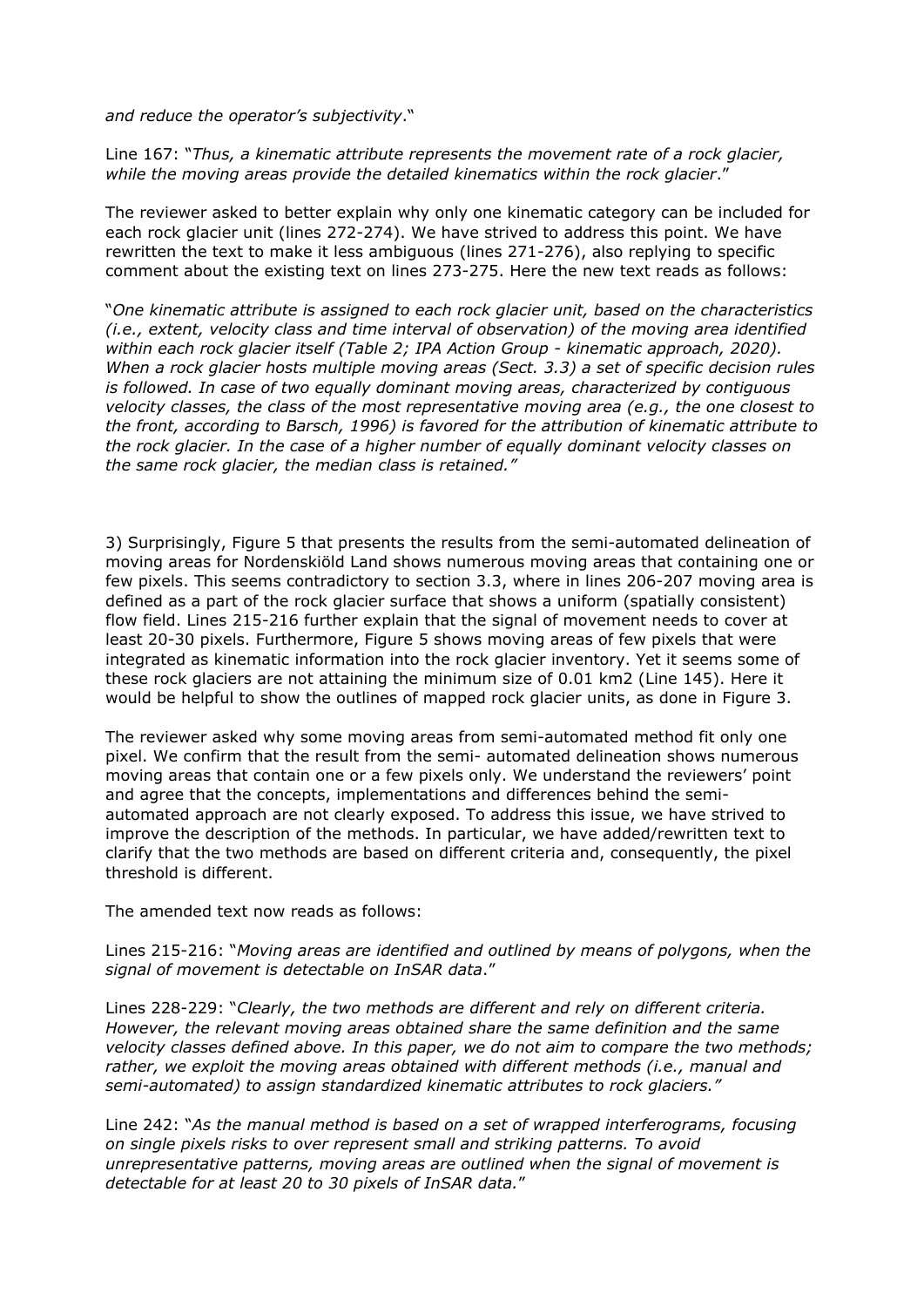Lines 254-255: "*The outputs of this processing are mean velocity maps with a resolution of 40 meters, on which moving areas are delineated. In particular, the velocity classes are then assigned exploiting the entire set of pixels, i.e., a merged raster map over the whole area. Each pixel provides a continuous coverage over time and therefore a single pixel is considered a reliable representative signal of movement. Compared to the manual approach, the interpretation effort is reduced, but several time-consuming calibration tests are required."*

In the discussion, we have also reshaped lines 497-506 to better explain the observed differences between manual and semi-automated methods, and their relations with the aim of this work:

"*In the study region, a total of 5,077 moving areas were inventoried. These provide information on surface deformation associated to rock glacier activity. Application of manual and semi-automated methods has yielded some difference. We observe fragmented moving areas outlines that reflect the jagged edges of pixels (down to singlepixel moving areas) in Norway and Svalbard (Rouyet et al., 2021), whereas smoothed outlines that fit the detected slope movements characterize the moving areas in the other study regions. Clearly, moving areas obtained in the semi-automated method (based on averaged unwrapped interferograms) are not directly comparable with manual counterparts (based on visual inspection of wrapped interferograms). The choice between manual rather than semi-automated methods should be made according to the region extent and the available time, favoring semi-automated methods mainly for very large regions, where manual approaches take too much time.*

*Despite the slight differences detected in the moving area inventories, the kinematic attributes were successfully assigned to 3,666 rock glaciers, exploiting standardized rules to translate kinematic information from moving areas to rock glaciers*."

The reviewer asked to show the outlines of mapped rock glacier units in figures 4-6. Unfortunately, we cannot address this point, because some rock glacier inventories only contain the rock glacier location (indicated as dots) and the outlines are not available.

4) The authors have obtained kinematic information from eleven regions across the globe. While devoting a lot of discussion to the technical details, there is only a few sentences that discuss the significant differences within this data set. This is surprising, as there is huge potential to gain valuable insight into rock glacier behaviour on a global scale that remains unexploited. In connection to my general comment 2, it would be very interesting to see the full distribution of displacement velocities obtained from all regions. Figure 9 indicates sharp contrasts between the regions, but velocity classes mask very interesting details.

Please see our reply to the first general comment at the beginning of this document. We have strived to better show the comparison between the assigned kinematic attributes. We have reorganized the figure 7, 8b and 9, and we have removed relict rock glaciers from figure 9b. Below the new figures.

*Figure 7. Number of inventoried moving areas (brown bars), and rock glaciers classified as undefined (grey bars), relict (green bars), transitional (blue bars) and active (orange bars) for each investigated region. The length of the bars is proportional to the number of observations (x axis). Numbering indicates the total number of moving areas and rock glaciers. Regional inventories that include relict rock glaciers are separated from those*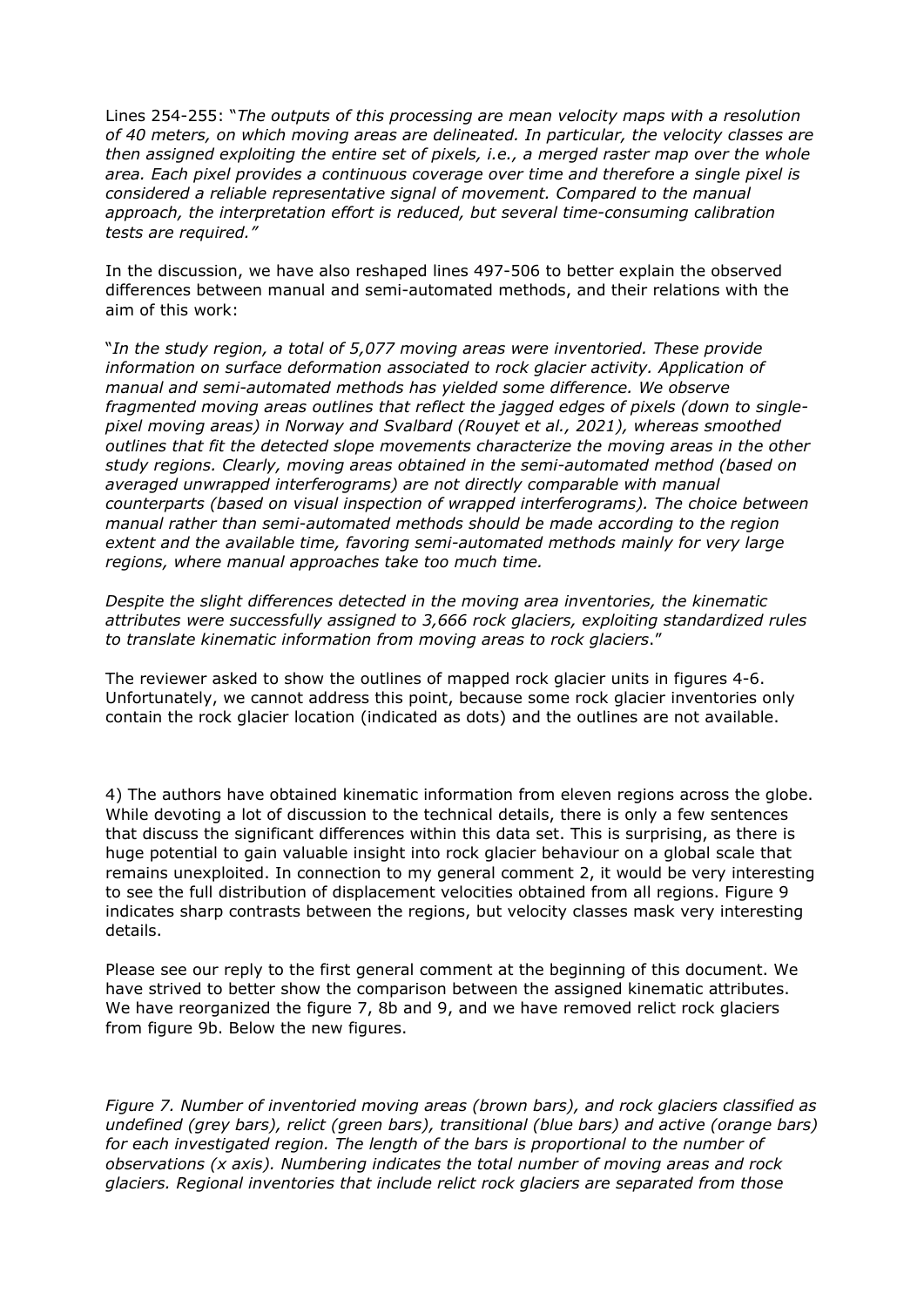*that do not and from those investigated with a semi-automated approach. Detailed information on assigned moving area velocity classes and rock glacier kinematic attributes are included in Table S3 and S4 of Supplementary material.*

*Figure 8. (a) Scatterplot of the total area covered by the moving areas (y axis) as a function of the number of mapped moving areas (x axis). (b) Boxplots show the area distribution of the moving areas. Bars enclose interquartile ranges, whiskers show 5 and 95 percentile. On the right, the maximum number of MAs associated with one RG for each region. Regional inventories that include relict rock glaciers (top) are separated from those that do not (centre) and from those investigated with a semi-automated approach (bottom).*

*Figure 9. Assigned moving area velocity classes (a) and rock glacier kinematic attributes (b) for each investigated region. Relict landforms are not showed in panel b. The length of the bars is proportional to the percentage (x axis), the values inside the bars indicate the numbers for each category. Regional inventories that include relict rock glaciers (top) are separated from those that do not (centre) and from those investigated with a semiautomated approach (bottom). Detailed information on assigned moving area velocity classes and rock glacier kinematic attributes are included in Table S3 and S4 of Supplementary material.*

5) A final point to consider is the error assessment of the InSAR derived velocities. The manuscript does not present much details on the errors associated with the method itself, nor with assigning moving areas to pre-defined velocity classes. In Lines 223-224 it is described that the velocity classes reflect the "spatio-temporal mean movement rate". In my view, this deserves a bit more detail. Naturally, and also visible in the Fig. 3 c-e, there is significant variability in surface velocities within moving areas. How precisely is the distribution of values used to obtain the "mean movement rate"? Do you differentiate between moving areas with very narrow distributions from those with large scatter in velocities? This would be especially relevant, when the mean movement is close to class boundaries.

The reviewer asked additional details on the spatio-temporal mean movement rate of velocity classes. To address this point, we have modified and added sentences to lines 219-224, please see the new text in our reply to point 2.

The reviewer asked additional details on the errors associated with the method itself, and with assigning moving areas to pre-defined velocity classes. The errors and subjectivity were evaluated during an intercomparison exercise of the ESA Permafrost CCI project, and the main outcomes have been described within one section in discussion (5.1 Subjectivity of the method). According to the reviewer's suggestions, we have improved this part by adding the following sentences in:

Line 427: "*Despite the guidelines adopted, some degree of subjectivity can still occur. A large heterogeneity is often related to large spatial and temporal variability of the InSAR signal – interpreted in different ways by the operators – or to errors*."

Line 436: "*Two examples are included in this paper (Fig. 11) to show the contrast between a simple rock glacier and a more complex one, characterized by higher variability of InSAR data.*".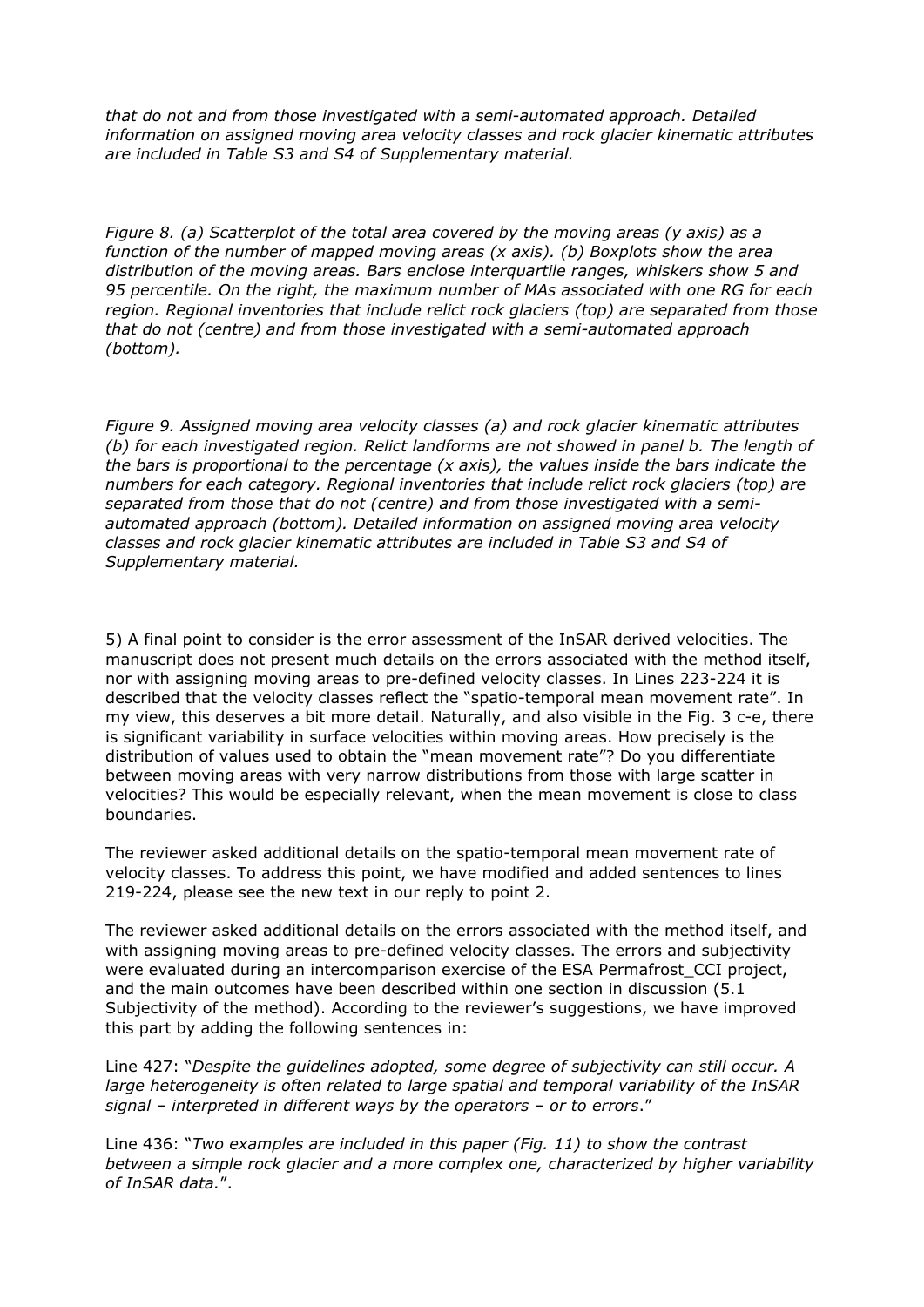To illustrate this spatial variability, we have added Fig. 11, in conjunction with additional figures in the supplementary material.

*Figure 11. Two examples (a and b) of moving areas delineated by nine operators. Hillshade as background. The outlines drawn on the simple rock glacier (a) are very similar, and moving areas are classified as ">100 cm/yr" by seven operators and as "30-100 cm/yr" by two operators, because of the temporal variations in velocity. According to the mapped moving areas, this rock glacier is classified as "m/yr or higher" by seven operators and as "dm/yr to m/yr" by two operators. Greater heterogeneity is observed on rock glacier affected by larger temporal- and spatial- variations in velocity (b), with more heterogeneous outlines of moving areas and different assigned velocity classes (">100 cm/yr", "30-100 cm/yr" and "10-30 cm/yr"). However, despite the larger heterogeneity, this rock glacier is classified as "m/yr or higher" by six operators and as "dm/yr to m/yr" by three operators. Some interferograms are included in Figures S2-S4 of Supplementary material.*

*Figure S2. Sentinel-1 interferograms at 6 days (a-c), 12 days (d-f) and 24 days (g) show the temporal variability of the InSAR signals. Orthoimage (h) from © Google Earth 2019. The outlines of moving areas (black polygons) drawn by nine operators on a simple rock glacier case mostly agree with the observed InSAR signal; large discrepancies between the outlines are not observed, while both velocity classes ">100 cm/yr" and "30-100 cm/yr" are assigned due to temporal variations in velocity. According to the mapped moving areas, this rock glacier is classified as "m/yr or higher" by seven operators and as "dm/yr to m/yr" by two operators.*

*Figure S3. Sentinel-1 interferograms at 6 days (a-c), 12 days (d-f) and 24 days (g) show the temporal and spatial variability of the InSAR signals. Orthoimage (h) from © Google Earth 2019. The outlines of moving areas (black polygons) drawn by nine operators on a complex case of rock glacier show quite large heterogeneities; several velocity classes (">100 cm/yr", "30-100 cm/yr" and "10-30 cm/yr") are assigned due to large temporal and spatial variations in velocity. However, this rock glacier is classified as "m/yr or higher" by six operators and as "dm/yr to m/yr" by three operators. Phase cycle for Sentinel-1 in panel i. The single outlines are visible in Figure S4.*

*Figure S4. Each panel (a - i) shows the outlines of moving areas (black polygons) drawn by nine operators on a complex case of rock glacier. Sentinel-1 interferogram at 6 days (13/09/2018 – 19/09/2018) as background.* 

The error assessment of the InSAR derived velocities has been evaluated/discussed by qualitative comparison with DGNSS and feature tracking measurements in the manuscript (L405-410 and 533-541). We observed a good agreement with the assigned kinematic attributes. The validation effort was focused on the assigned kinematic attributes (aim of this work), without paying specific attention to the velocity classes of the moving areas. To clarify this point, we have increased this part by adding sentences in:

Line 406: "*The assigned moving area velocity classes sometimes do not fully cover the velocity ranges recorded by DGNSS measurements (Table 3)*."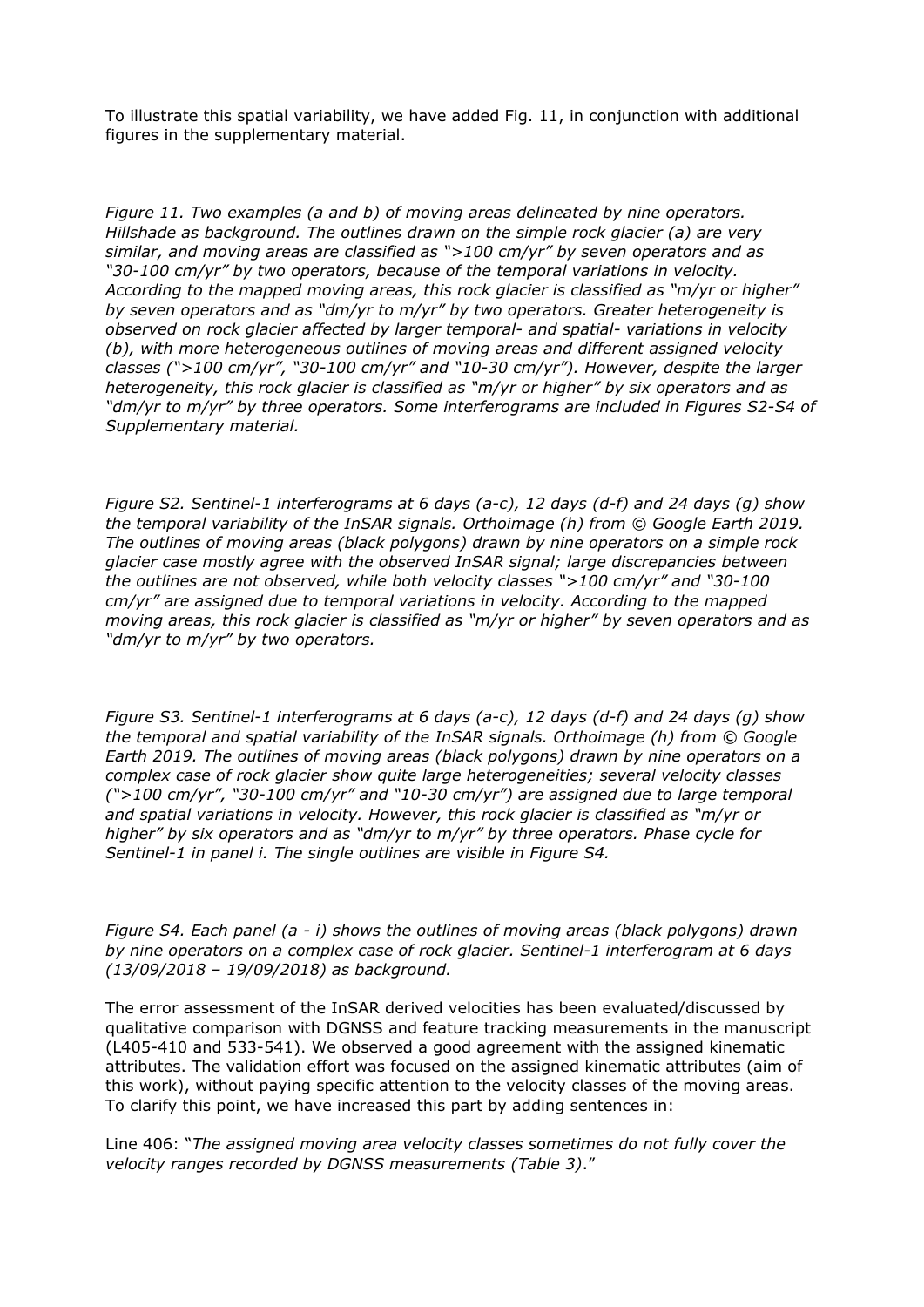Line 535 "*With reference to the main objective of this work, that is assigning a robust and reproducible kinematic attribute to rock glaciers, our classification resulted being correct in most cases*.".

## **Specific comments**

L1-3: In what regard are the results presented here preliminary? In L520, 531, L553 preliminary refers to the completeness of inventories, while in the Abstract (L34) preliminary seems to be referring to the InSAR data itself? In the manuscript, this should be clarified to avoid confusion. As for the title, I am unsure if the word preliminary sends the right message here?

Comment accepted. Following the reviewer's suggestion, we have proposed a new title: "*Incorporating InSAR kinematics into rock glacier inventories: Insights from eleven regions worldwide*". We have removed "*preliminary*" on L34. We have replaced "*preliminary*" with "*first*" on L531. We have improved the meaning of the results in the introduction section (as per our reply to the first general comment, the last paragraph of the introduction has been rewritten).

L24: As rock glaciers not only depend on, but contain permafrost, maybe the authors could rephrase their statement here?

Comment accepted. We have modified the sentence: "*Rock glaciers contain permafrost and thus their sensitivity to climate variability and change makes the spatial distribution of these landforms critical for managing water resources and geohazard potential in periglacial areas*."

L36: Does this statement refer to the IPA action group, or to the study presented here?

To address the reviewer's concern, we have clarified this sentence (line 36-38) as also requested by the reviewer #1: "*This is the first internationally coordinated work that incorporates kinematic attributes within rock glacier inventories at a global scale*."

L40-42: I think this should be stated with a bit more precision. Many landforms could be "detected" based on "front, lateral margins, […]". Here, it seems the authors want to say that the landform outlines can be mapped along these features? If this is intended as a list of diagnostic criteria for the identification of rock glaciers, this should be elaborated.

To address the reviewer's concern, we have modified the sentence with "*Rock glaciers are creeping masses of frozen debris in the mountain periglacial landscape. Morphologically, they are characterised by a distinct front, lateral margins, and often by ridge-and-furrow surface topography.".*

L44: might want to cite: Corte A. 1976. The hydrological significance of rock glaciers. Journal of Glaciology 17: 157 – 158.

Comment accepted. We have added the suggested reference.

L52: as this is a long list already, Krainer, K. and Ribis, M. 2012. A rock glacier inventory of the Tyrolean Alps (Austria). Austrian Journal of Earth Sciences, 105, 32-47.

Comment accepted. We have added the suggested reference.

L76-80: Is there a way to elaborate here, why the ESA project solely focused on the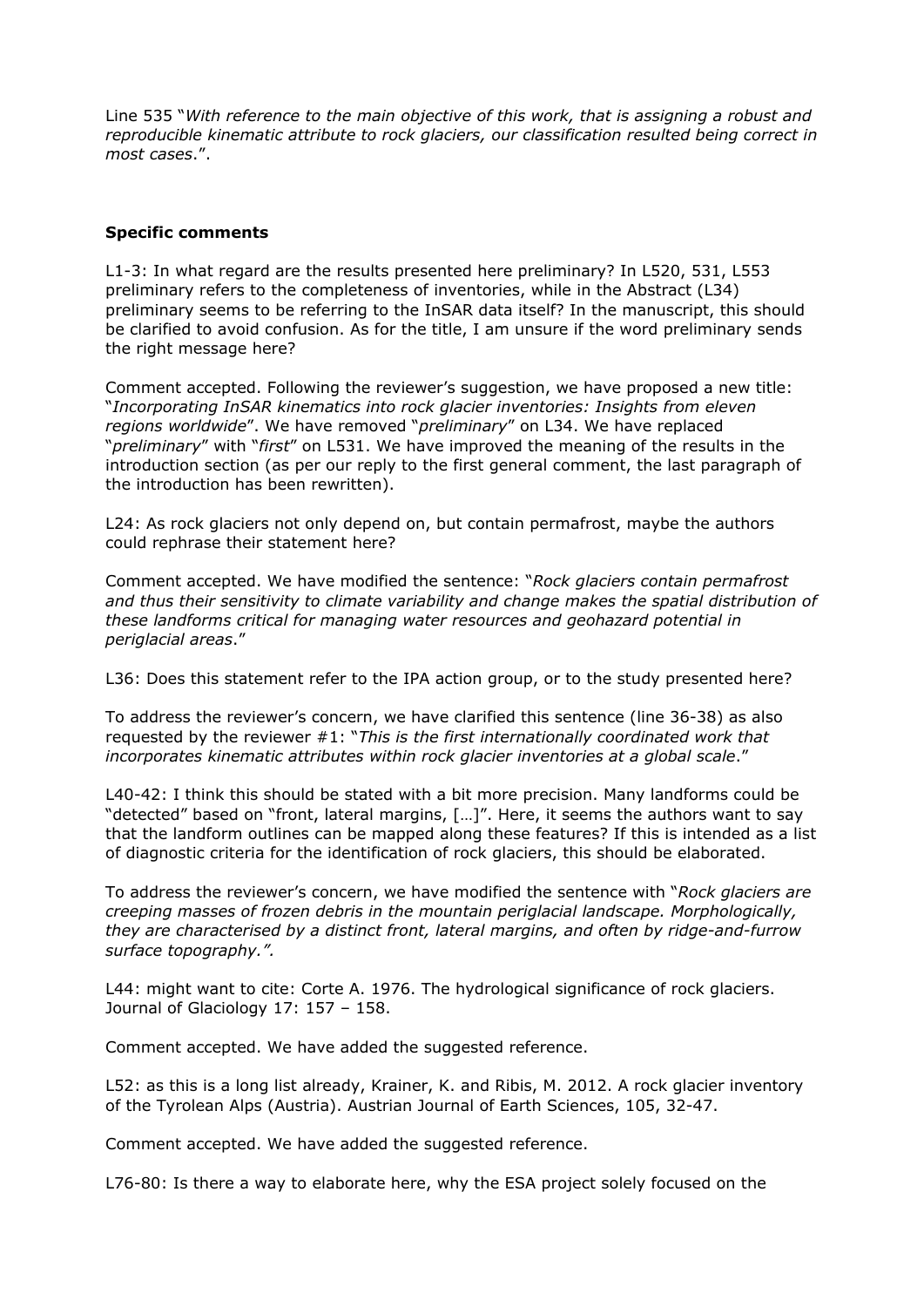inclusion of InSAR approaches into rock glacier inventories?

The inclusion of InSAR approaches into rock glacier inventories is only one part of the ESA project. To address the reviewer's concern, we have modified "*In this context, a part of the ESA Permafrost\_CCI project called CCN2*

*(https://climate.esa.int/en/projects/permafrost/; last access: 10 October 2021) – following the baseline concepts proposed by the IPA Action Group (IPA Action Group baseline concepts, 2020) – developed specific guidelines (IPA Action Group - kinematic approach, 2020) to systematically integrate kinematic information within rock glacier inventories, exploiting spaceborne interferometric synthetic aperture radar (InSAR) data*.".

L81-83: At this point, but also throughout the manuscript (e.g. L66), it is difficult to discern what the authors did in this study and what the contribution of the IPA action group was. I think the clarity could be greatly enhanced by incorporating a sentence here that illustrates the relation between IPA action group and the author collective.

Comment accepted. As per our reply to the first general comment, the last paragraph of the introduction (lines 81-91) has been rewritten.

L87-89: Not clear what the "irregularities and differences" refer to here

We have strived to address this point. We have rewritten the last paragraph of the introduction (lines 81-91), please see the new text in our reply to the first general comment at the beginning of this document.

L109: I am sure the authors took great care of this, but still it would be good to explain here shortly how snow-free conditions were assured.

Comment accepted. We have rewritten this sentence *"As snow cover is a severe limitation for InSAR (Klees and Massonnet, 1998), only snow-free periods are considered (from July to September and from January to March for Northern and Southern Hemisphere, respectively). Any residual snow periods are identified by exploiting the interferometric evidence on InSAR data (e.g., extended interferometric decorrelation, Touzi et al., 1999)."*

L162-163: Here it is not clear how moving areas are included within inventories. I suggest to shortly elaborate this here.

Comment accepted. We have rewritten this sentence "*Moving areas are included within inventories using polygons*".

L176: "[...] we present the standards of moving areas [...]" is unclear. I think the authors want to express that below they will describe details on the standard procedure to identify and include moving areas?

Exactly. To address the reviewer's concern, we have rewritten this sentence "*Subsequently in Sect. 3.3 we describe the details of the moving areas and the interferometric methods used to produce the moving area inventories."*

Figure 2: The authors might want to use boxes of similar size here. Standing in very small boxes, the reader might get the impression that e.g. InSAR and Moving area inventory are subordinate to much larger boxes. Also, the outlines are very thin and differences might be better visible, if these were thicker?

Comment accepted. Below the new figure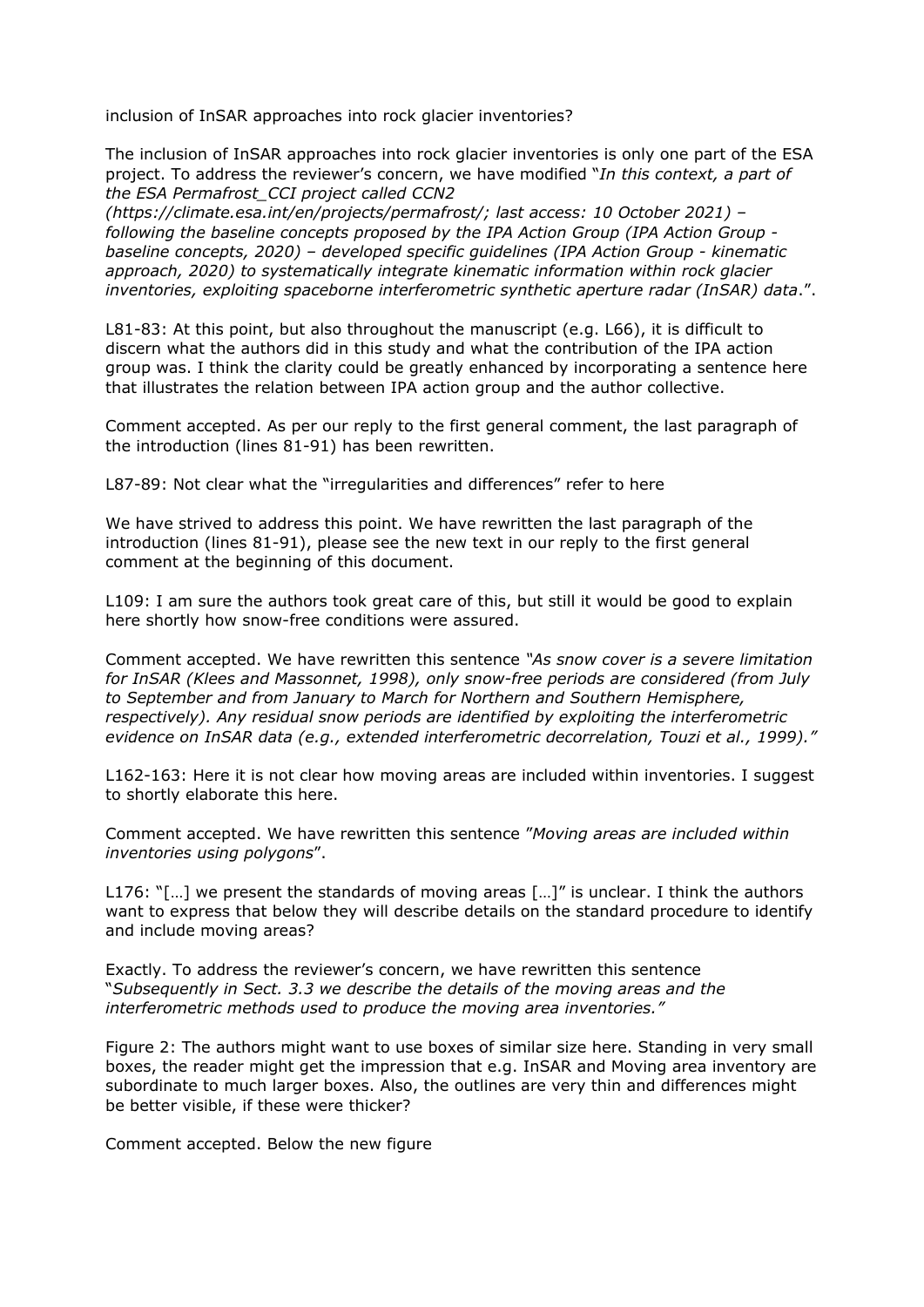L266-267: Please specify "on a significant part of its surface" here.

Comment accepted. We have rewritten *"It is assigned only when spatially representative of the rock glacier, i.e., when the rock glacier is documented by consistent kinematic information on a significant part (i.e., at least half) of its surface*."

L273-275: This seems to be arbitrary. Why should an area closer to the front of the rock glacier be more representative by definition? Is there a technical reason that forecloses the inclusions of multiple moving areas? (see general comments)

We have strived to address this point. According to Barsch (1996) an area close to the front of the rock glacier can be considered more representative. We have included this clarification in the rewritten text, please see the new sentences in our reply to point 2 of this document (lines 273-275).

L300-301: If there is a specific reason to use a qualitative estimation of the percentage of moving area(s) instead of calculating this precisely, this should be explained here.

We have strived to address this point. A qualitative estimation is conduced when the rock glacier outline is not available from the existing inventory. We have rewritten this sentence: *"Information of the moving area(s) used to assign kinematic attributes is also documented, such as the time characteristics (e.g., observation time window and temporal frame) and the spatial representativeness, i.e., the percentage of moving area(s) surface inside the rock glacier unit compared to the total area of the rock glacier unit (e.g., < 50 %, 50-75 % and > 75 %, also qualitatively estimated if the rock glacier outline is not available from the existing inventory)*."

Figure 4: for consistency, outline the mapped rock glaciers here as well, as has been done in Figure 3?

Comment accepted. We have modified figure 3 as suggested (please see below).

L337: Interesting observation that would deserve to be discussed

This sentence has been discussed in paragraph L449-457. We have modified the sentence L453-456 to better resume this point following the reviewer's suggestion: "*For this reason, (i) the faster moving areas seem to prevail over their counterparts in some regions (Fig. 9a), and (ii) moving areas with velocity class "< 1 cm/yr" are probably not mapped in the Central Andes, Northern Tien Shan, Disko Island, Vanoise, Southern Venosta, and the Swiss Alps regions (Fig. 9a), where the focus is set on the more active landforms.*"

L338-340: While the observation that the number of moving areas exceeds the number of rock glaciers is little surprising, an analysis of the correlation between number of moving areas and rock glacier size would be interesting here.

We fully agree. However, some rock glacier inventories (four) only contain the rock glacier locations (indicated by a point shapefile) and the polygon outline, hence the relevant rock glacier area, is not available

Figure 9, Tables 3 and 4: Essentially, Figure 9 a and b are showing the data provided by the Tables 3 and 4, respectively. I would suggest to move the tables to the supplementary information. If necessary, the in information from the final two columns could be added to Figure 9.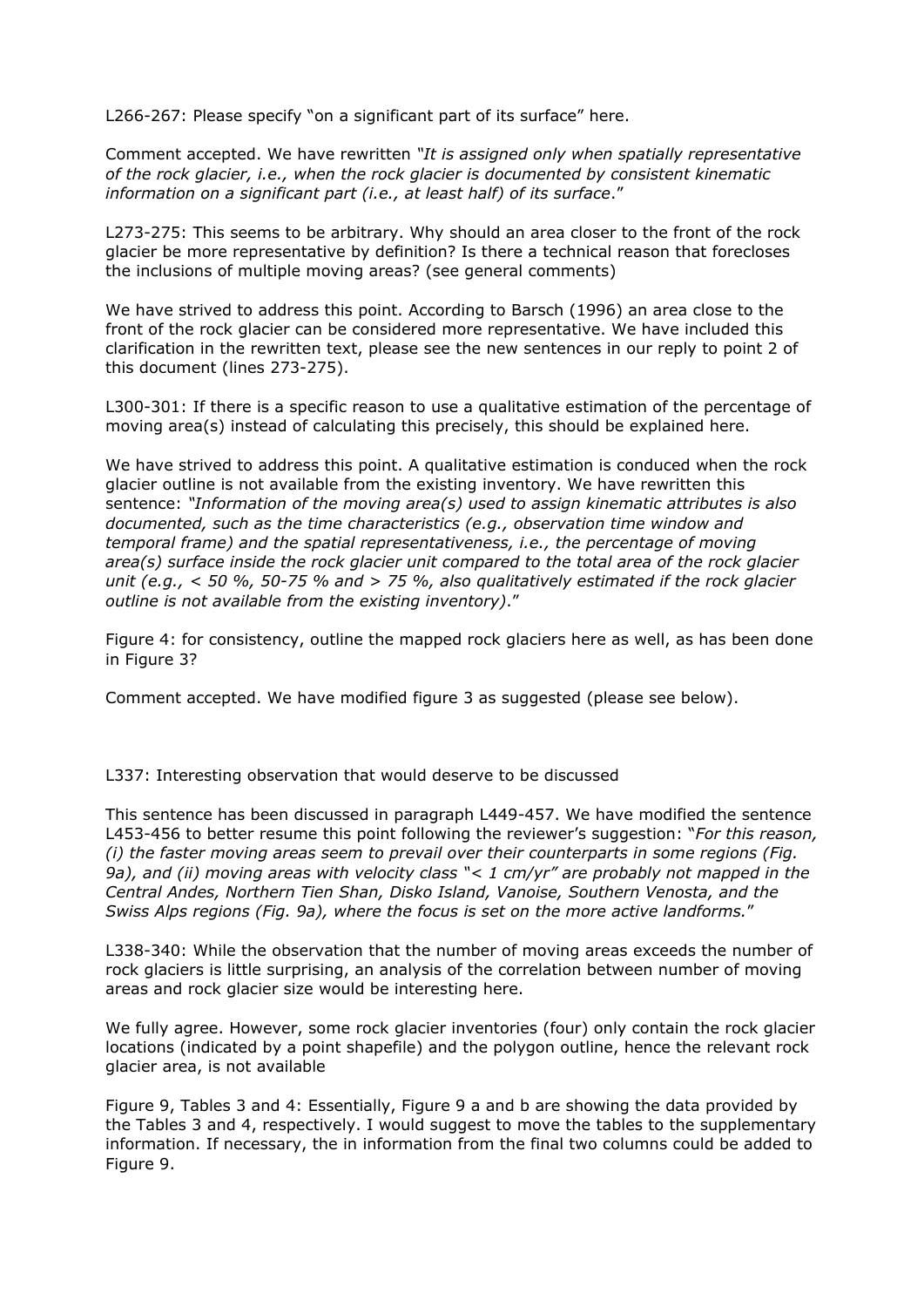Comment accepted. We have moved table 3 and 4 in supplementary material (Table S3 and S4). Information of "Total region extension" was already included in Table 1. We have included the information of "maximum number of MAs associated with one RG" in figure 8b (please see the new figure in our reply to point 4).

L394-395: State the resolution that would be necessary for the documentation here.

Comment accepted. Following the reviewer's suggestion, we have added "*(greater than 10 m)*"

L424-426: Okay, but using velocity classes instead of precise values is a loss of information on the other hand. I think the authors should discuss the downsides of using velocity classes here as well.

Comment accepted. Following the reviewer's suggestion, we have described the loss of information due to velocity classes in the method. Lines 219-224 have been rewritten, please see the new text in our reply to point 2.

L440: I think the manuscript would benefit from a more detailed appreciation of alternative techniques that would be suited to derive kinematic information that could be included in a rock glacier inventory.

Comment accepted. Following the reviewer's suggestion, we have added some sentences to line 465. Please see the new text in our reply to point 1.

#### **Technical corrections:**

L25: hydrology and climate changes reasons? Maybe "hydrological and climate change assessment"?

Comment accepted. We have rewritten with "hydrological and climate change assessment".

L33: These "slope movements" are termed "moving areas" in most of the remaining manuscript. To avoid confusion, I'd like to suggest to stick to either one of these terms

Comment accepted. We have replaced "slope movements" with "moving areas" where necessary to avoid confusion.

L34: This should be analysis (or analyses), also throughout the manuscript (e.g. Lines 59, 88, …)

Comment accepted. We have modified accordingly.

L34-36: Complicated sentence, rephrase.

We have followed the reviewer's suggestion. Accordingly, we have rewritten the sentence: "*The method and the results are analysed, and some drawbacks related to the intrinsic limitations of interferometry and to the lack of rock glaciers without detectable movements in some investigated regions are observed*".

L43: This should be: "can be important for..."

Comment accepted. We have added "*be*".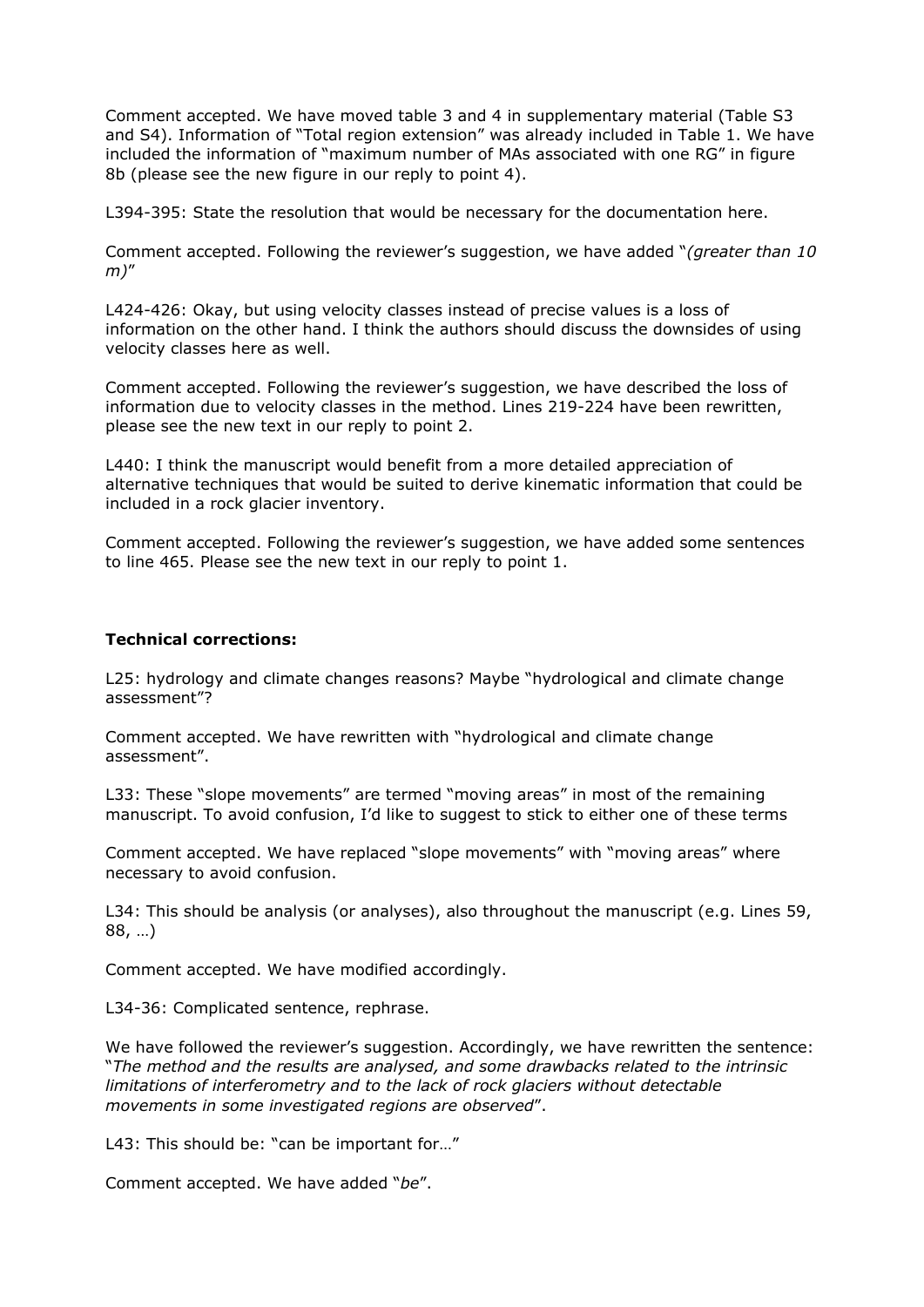L57: Maybe: "were produced after the year 2000"

Comment accepted. The text was changed accordingly.

L73: Not clear: "were developed in literature"

To address the reviewer's concern, we have removed "*in literature*" from this sentence.

L81-83: Rephrase, maybe: "[…] and test the inclusion of kinematic information in rock glacier inventories (RoGI) in an international cooperation effort […].?

Comment accepted. This sentence was rewritten (lines 81-91), please see the new text in our reply to the first general comment at the beginning of this document.

L161 and 166: This should be: "consists of"

Comment accepted. We have modified accordingly.

L162: This should be: "moving areas are"

Comment accepted. We have modified accordingly.

L181-182: Maybe: "that includes kinematic information"?

Comment accepted. We have modified accordingly.

L178: This should be: "to a rock glacier unit", right?

Comment accepted. We have modified accordingly.

L221: This should be "In accordance with recent studies […]" or "Following recent studies […]

Comment accepted. We have rewritten "*Following recent studies (e.g., Barboux et al., 2014), the velocity classes, listed in order of increasing velocity, include: […]*".

L300-301: The use of the terms rock glacier unit and rock glacier is confusing here. Is the percentage estimated with respect to the area of the rock glacier unit or rock glacier system here?

To address the reviewer's concern and to avoid confusion, we have added "*unit*".

Tables 3 and 4: Total extent instead of extension?

Comment accepted. We have modified accordingly.

L359: This should be: "investigated in the study regions"

Comment accepted. We have modified accordingly.

L364: This should be: "were not mapped" The authors refer to published inventories here, right?

In this sentence we refer to relict rock glaciers classified in this work. To address the reviewer's concern and to avoid confusion, we have rewritten this sentence: *"Relict rock glaciers (i.e., without detected movements) are classified only in Troms (205; 49 %),*